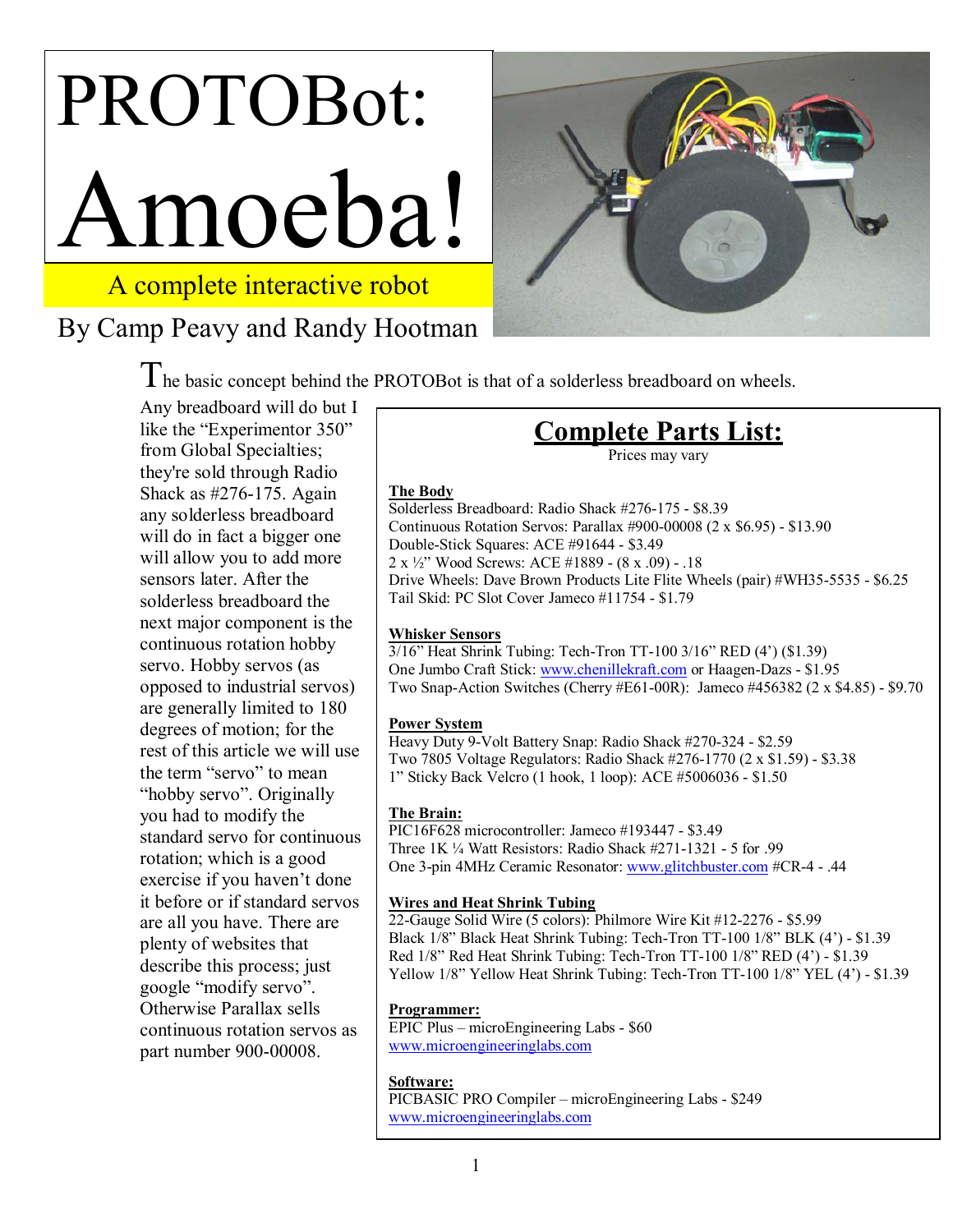Last year I wrote an article for SERVO magazine called "Introducing the PROTOBot"



**Step 1:** Lay the continuous rotation servos back-to-back with gears facing outward.

(Oct, 2005). In that article I describe how to build an inexpensive Stamp-based educational robot called the "PROTOBot". I still believe the "Stamp" computer or microcontroller from Parallax is one of the best ways to get started in robotics and suitable for more advanced applications as well. However Stamps are costly; fifty bucks is a major expense for an "inexpensive" kit.

Enter the Ameoba; the idea behind Amoeba is to offer a complete interactive robot kit for \$75 that teaches basic

electromechanical techniques and can be upgraded to the BASIC Stamp II (BS2) or any other processor at a later time. The original Stamp-based PROTOBot costs ~\$125. The cost of the PIC-based Amoeba ~\$50; due mainly to the



**Step 3:** Carefully stick the solderless breadboard to the two servos aligning the servos with the front edge; press firmly.

price reduction of the microcontroller from the \$50 BS2 to the \$4 PIC16F268. The



**Step 2:** Put a square of double-stick foam tape towards the front and center of the two servos.

advantages of the BASIC Stamp are the PBASIC development environment is free and the Stamp is easy to program in circuit. Ease of use means fun and entertainment... which makes you more apt to work with

it. The PIC on the other hand requires an IC programmer (the "EPIC" programmer from

microEngineering for

example) and unless you're fluent in assembly language and/or  $C$ . the software isn't free. \$90 for "PICBASIC" and \$250 for "PICBASIC PRO" both are from microEngineering Labs

www.microengineeringlabs.com . The good news is one can actually get an easy to use BASIC language compiler for the PIC chips and microEngineering Labs does have a free trial download version of PICBASIC PRO; the limitation is 31 lines of code. Fortunately the code that goes into the basic Amoeba actions takes



**Step 4:** Cut the servo leads to 4<sup>*n*</sup> and strip  $\frac{1}{4}$ " insulation off the ends; spread the wires apart. We'll be soldering 22gauge solid-core wire to the ends creating breadboard "plugs".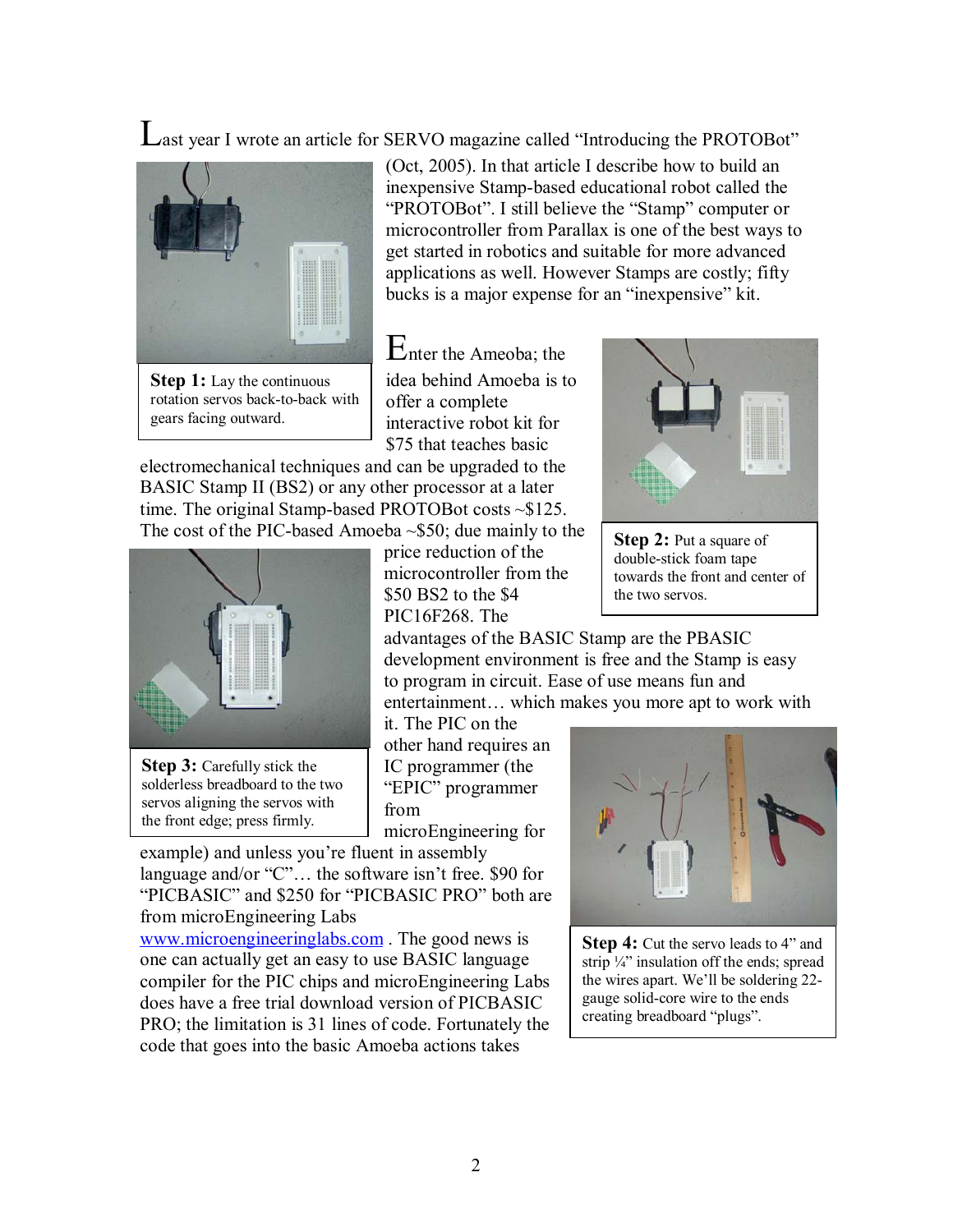

**Step 5:** Twist the stranded servo wire around one end of the  $1.5$ <sup>"</sup> 22-gauge solid-core wire with  $\frac{1}{4}$ " stripped off each end. Consider doing the wires one at a time.

only 25 lines and could be compressed further. Again if you want to burn your own chips for the Amoeba you'll need a programmer (EPIC  $\sim$ \$60). Amoeba kits and pre-programmed PIC16F628 chips are available through www.camppeavy.com .

Another amoebic discovery... double-stick foam squares (Ace  $\#91644 - $3.49$ ); designed to hang up to two pounds on the wall (pictures, decorations, etc). In the previous article I wax poetic about the virtues of an adhesive called "E60000". I still like

adhesives but foam double-

stick tape has great functionality because there's literally no wait time and the hold-strength for tabletop robots is good enough.

We begin this process by building the body (Steps 1-18). First lay the continuous rotation servos back-to-back with the gears facing outward (Step 1). Much of Amoeba's construction involves simply soldering 22-gauge solid wire onto stranded wire thereby making breadboard "plugs" which can then be interfaced with the microcontroller.



**Step 6:** solder the six servo leads.



**Step 7:** Cover the solder joints with heat shrink tubing; otherwise the wires will short. If you don't have heat shrink tubing use electrical tape or duct tape.

Stick the protoboard to the two servos (Steps 2-3). Cut the two servo leads to 4" and strip  $\frac{1}{4}$ " insulation off the end (Step 4). Wrap the 3 stranded wires from each servo around the end of one 1.5" piece of 22gauge solid wire (Step 5). Solder the six wires (Step 6). Cover the solder joints with heat shrink tubing or

electrical tape (Step 7). You should end up with 6 breadboard "pins" that you can plug into the protoboard (Step 8). Use this technique with any

sensor or output device. Just solder 22-gauge solid wire and plug it in! Plug the Amoeba's servo pins into its body; anywhere for now as this is a temporary place to body, anywhere for now as this is a temporary place to  $\left\{ \text{Step 8: You should end up with six plug it in until we wire up the rest of the system (Step 9). \right\}$ 



breadboard pins; one positive; one negative and one signal on each servo.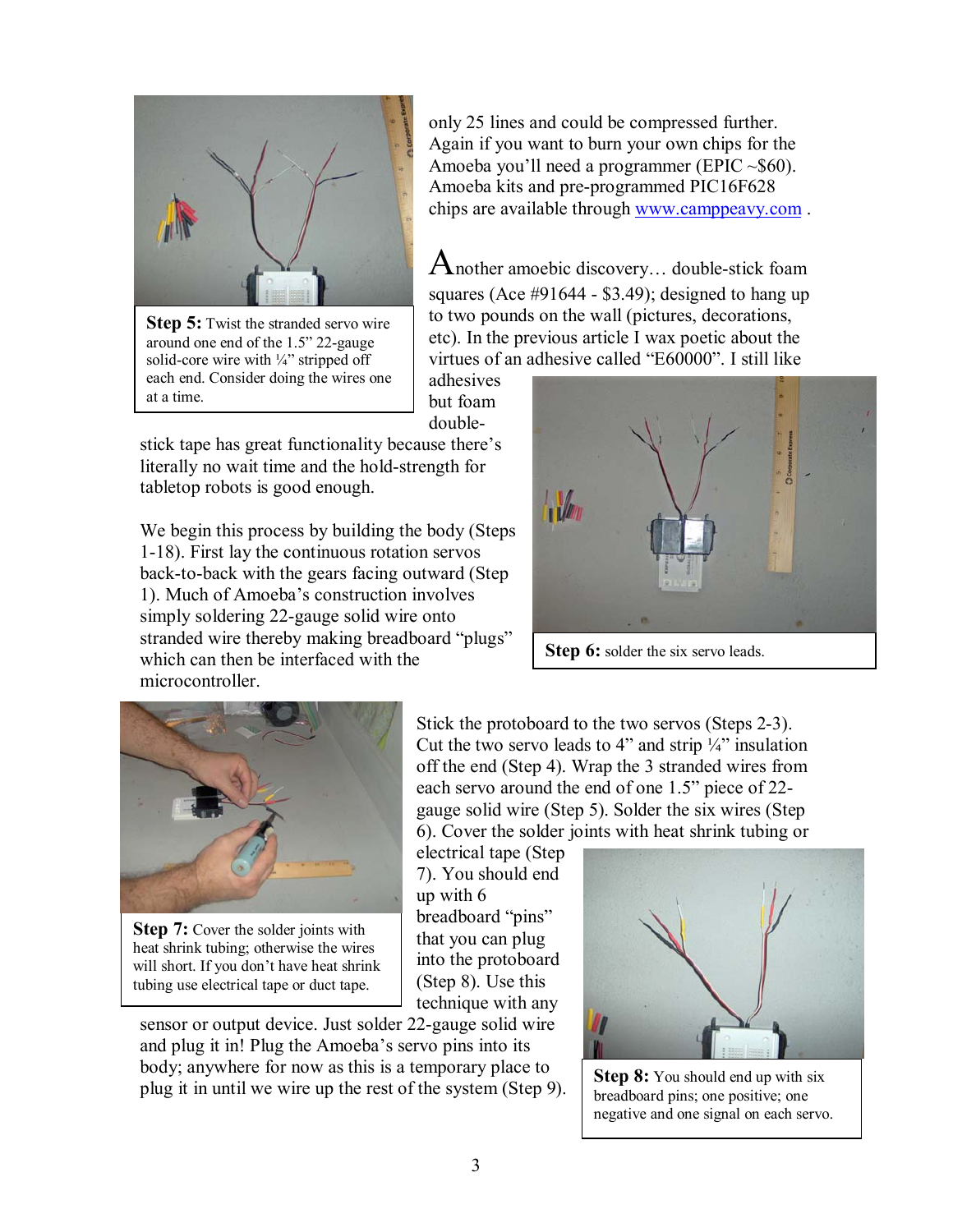

**Step 9:** Plug the servo wires into the solderless breadboard; this is just temporary until we wire up the rest of the system.

**Step 12:** Attach wheel to servo

with servo screw.



In prototyping "quickness" results in productivity because you are able to try more things. In the original PROTOBot article we glued the servo horns; this time we screw them in because it is quicker  $(\#2 \times \frac{1}{2})^n$ wood screws) (Step 11); but before you do that you'll want to drill out the center  $\frac{1}{4}$ " or you will not be able to put the servo screw through

**Step 10:** Prepare the wheels: Drill out center bore to  $\frac{1}{4}$ . If you don't do this the servo screw will not fit!



**Step 13:** Cut the right-angle top from the PC-slot cover. You will have to use a pair of "dikes" (diagonal cutters); you may have to bend it back and may have to bend it back and<br>forth to break it.



**Step 11:** Drill 4 small holes (1/16<sup>*n*</sup>)</sup> for servo horn. Use the servo horn as a template; this makes it much easier to thread the screw. If you don't have a  $1/16$ <sup>"</sup> drill bit the screws can be driven manually.



For the original PROTOBot I used a nice tail wheel which I still suggest for improved mobility but it costs \$10. For the Amoeba we've gotten more practical and will use a PC slot cover (Jameco #11754 - \$1.79). You probably have a half-dozen or so in the old computer in the garage. These are the "covers" that you would remove as you added in PC cards to the computer. To start with cut-off the end of the bracket with the 90 degree angle (Step 13). You'll need a pair of diagonal cutters. This flat piece of metal can be used for the tail skid (Step 15). Stick tail skid to solderless breadboard with a double-stick foam square like you did the servos (Step 17). Shape it so it balances the robot. Now that you've completed the Amoeba body... it's time for the guts (Mwa-ha-haaa!), er electronics.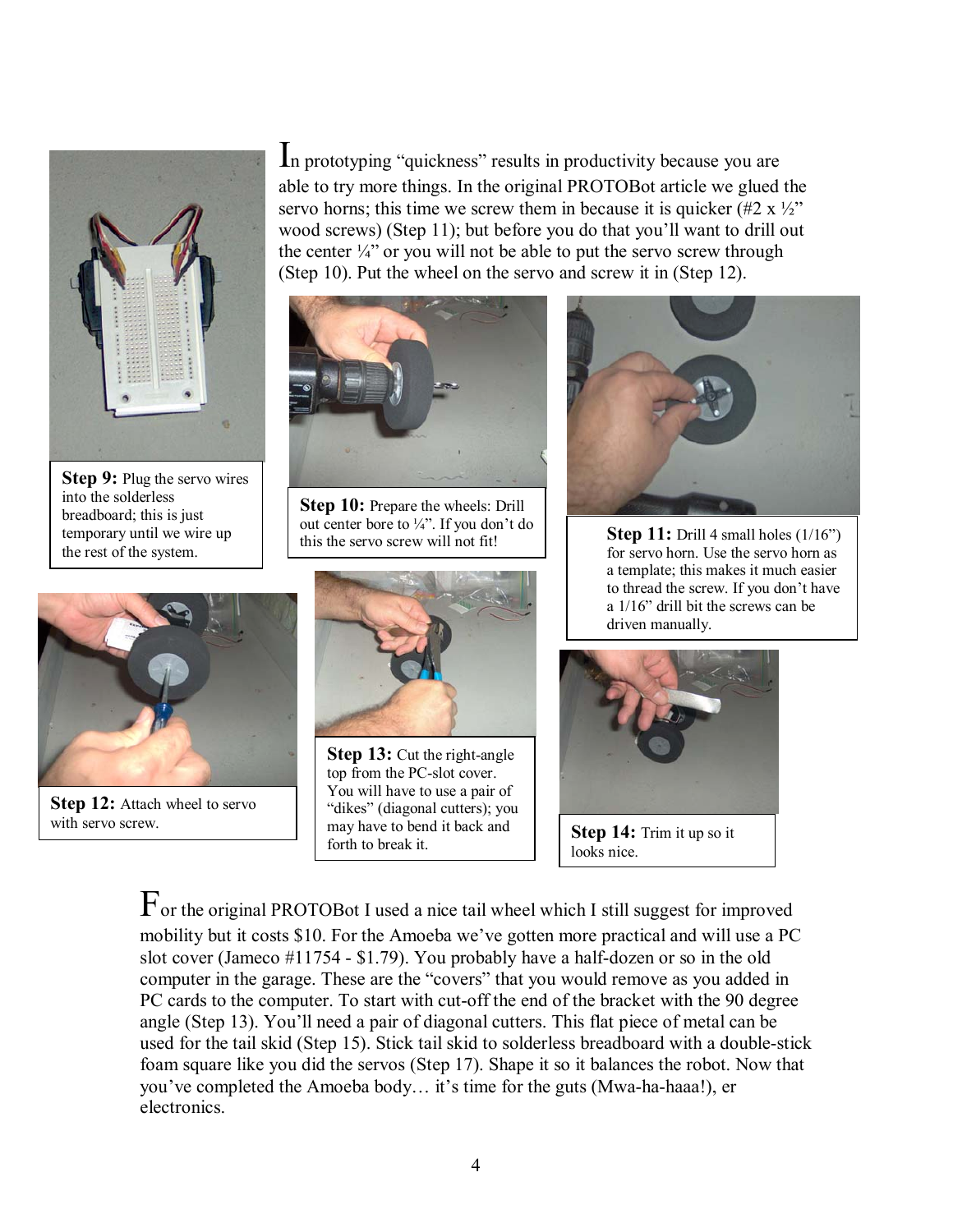In the original PROTOBot I used a tri-shaped 2.75" wide bumper made from matt board.



**Step 15:** Shape the PC-slot cover so it's the proper height and angle for a tail skid.

This is actually a better design because it is broader but for the Amoeba we've chosen simplicity over functionality. I've simplified the design into two 3" long whiskers. I've opted for simplicity over functionality. The idea is to get you to an interactive robot as quickly as possible.

Steps 19-29 are concerned with the whisker sensors; Steps

30-38 the power system and Steps 39-45 the brain. After building the body and installing the whiskers it is time to setup the power system. As we delve into the electronics of the system it is important to understand how solderless breadboards actually work. Usually protoboards have rails along the sides (columns) which



**Step 17:** Mount the tail skid.

carry positive  $(+)$  and negative (-) connections

and perpendicular rows of 5 tie-points or "holes" isolated from each other by a  $1/16$ <sup>"</sup> gap. This gap is usually straddled by a DIP (Dual Inline Package) chip such as the PIC or the Stamp. One should understand solderless breadboards and electronic diagrams as you take on the rest

of the Amoeba project. If youíve never used a solderless breadboard you should research the

subject before proceeding as understanding the basic layout of the solderless breadboard is critical.

# The original PROTOBot article

www.camppeavy.com/articles/protobot.pdf gives a brief description and googling "solderless breadboard" will yield numerous useful results.

The first thing I like to do as I setup the "power" system" is to place red tape on one rail and black tape

on the other. If you don't have tape a red and black marker will do the job. At the least mark the negative rail with a black mark (Step 30).



**Step 18:** Plug the servo pins into any of the tie-points or "holes" in the breadboard. The body: ready for action! At this point you could use whatever processor you like.



**Step 16:** Put a double-stick foam square on the bottom of the solderless breadboard where you want to mount the tail skid.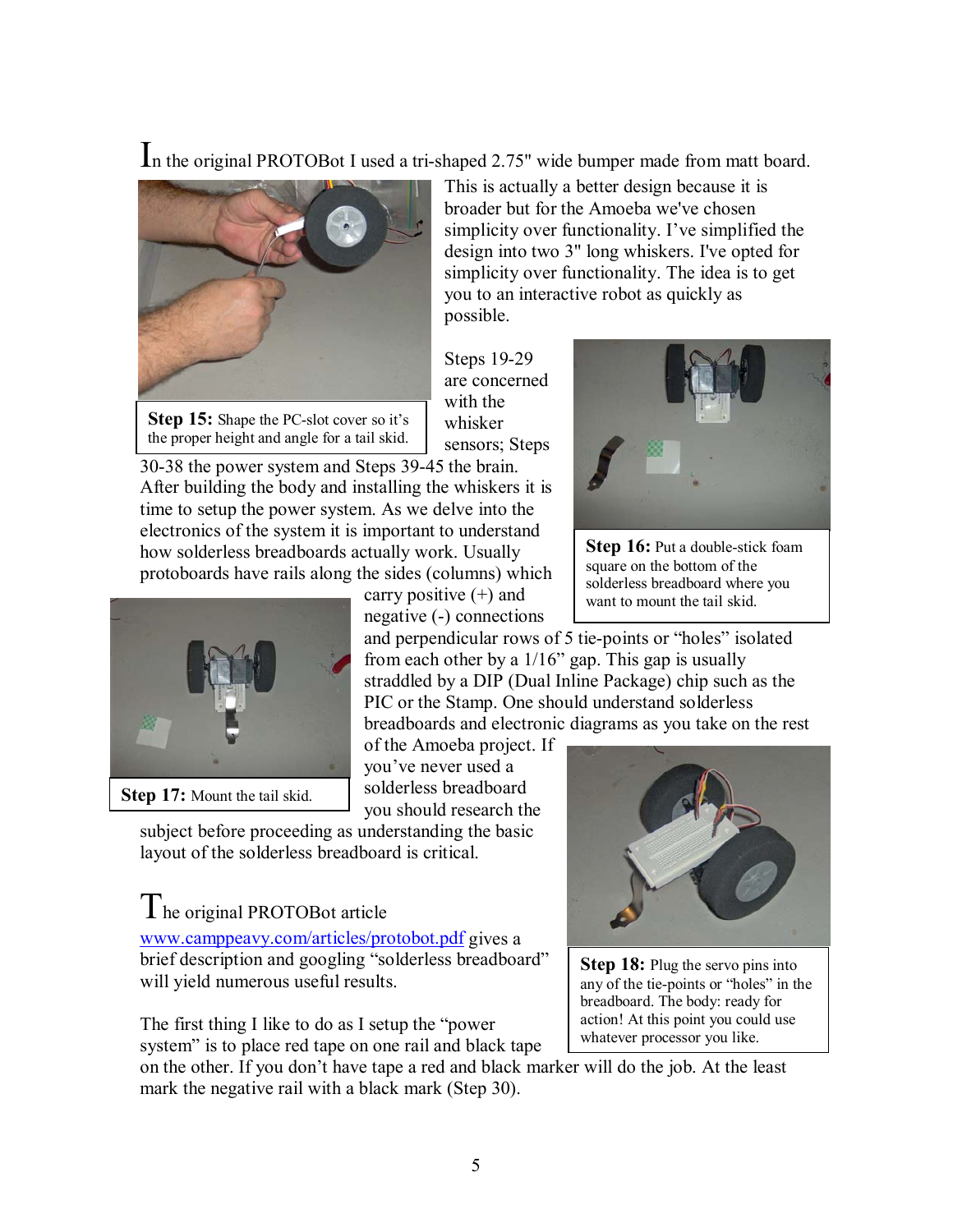$\mathbf N$ ext we'll build the power cable. Cut the leads on the 9-Volt battery snap to 3" and cut



two pieces of 22-gauge solid wire to 1.5"; one red one black. Strip the ends of the solid wire  $\frac{1}{4}$  (Step 31). As with the servos and whiskers much of the construction consists of soldering 22-gauge solid wire to whatever sensor or actuator you want to include in the system. Solderless breadboards are good-enough for many hobbyist's applications.

Solder the red solid extension to the end of the red power lead and the black solid extension to the black power

lead (Step 32). The color of course doesn't really matter but as long as you're taking time to do it you may as well observe the color codes. Besides it makes it more educational and easier to troubleshoot in the future.



**Step 20:** Solder one end of the 6" 22 gauge solid-core wire to each terminal on the #E61 snap-action switch and cover with heat-shrink tubing.

 ${\rm Y}$ ou'll need to put heat shrink tubing around the solder joint



**Step 21:** Cut two lengths of 3/16<sup>*n*</sup> heat shrink tubing for "whiskers".

otherwise the two conductors will touch and cause a short

circuit (not good!). If you don't have a heatshrink gun or hair blow-dryer you can shrink the heat shrink tubing with your soldering iron. If you don't have heat shrink tubing use electrical tape or duct tape (Step 33).

Put one side of the adhesive

Velcro perpendicular and to the rear of the solderless breadboard (Step 34). The other side will adhere to the 9-Volt battery. You'll get  $\sim$ 30 minutes from one battery so if you plan on experimenting on the Amoeba for an extended length of time or robotics in general consider investing in rechargeable batteries and a charger. There are two "voltage regulators" in the system... the popular "7805". They look like three-legged black Chicklets. Place the two 7805 voltage regulators in front of the Velcro on opposite sides of the breadboard's center gap. Notice the orientation of the chips with heat-sinks facing left (Step 35).



**Step 22:** Shrink the 3" whiskers over the snap-action lever. If you don't have a heat shrink gun or blowdryer you can shrink the tubing with a soldering iron. If you like doing this as a hobby seriously consider getting a heat shrink gun.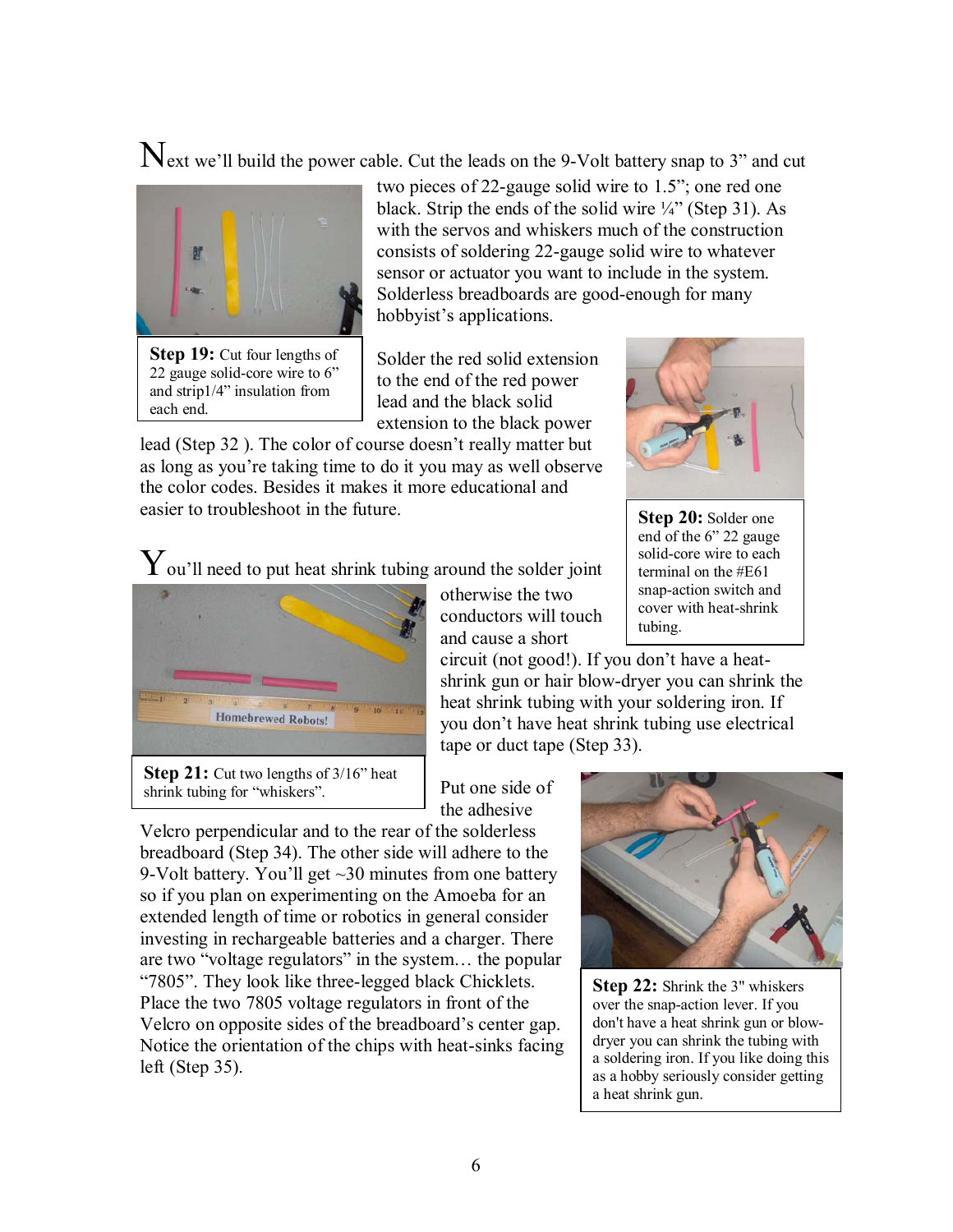$\mathbb{N}_{\text{ow plug the positive (red) wire from your 9-Volt battery snap into pin 1 on the 7805}$ 



**Step 23:** Cut a double-stick foam square in half and place it on one of the whisker-switches; be sure and not allow the tape to effect the "snap-action".

on the right (Step 36). Pin 1 is the  $7805$ 's input. Pin 2 is Ground and Pin  $3$  is the output $\ldots$  in this case 5-Volts; just right for driving servos and running microcontrollers like the PIC! Normally one would use only one 7805 voltage regulator but the servos generated so much electronic noise that I had to split the power supply into two separate regulators; one for the servos and one for the microcontroller. Amazing things these  $7805$ 's... put in between 7 and 35 Volts (like our 9-Volt battery) and

out comes 5-Volts regulated! This means that the voltage will stay consistent (+5 Volts) regardless of the

current draw: be aware the heat sink on the voltage regulators will get hot! After connecting the positive lead of your battery connect the negative lead. Here I want you to plug it into an empty row just above the 7805 (Step 36). The last thing we'll do is add a "wire" switch" which connects the battery's negative terminal to ground and your robot will be "on" its way. To turn him off remove the wire. Later you will want to get a



**Step 25:** Cut a jumbo craft stick to a length of 3".

real SPST (Single Pole Single Throw) switch.

Connect Pin 1 of the 7805 on the right to Pin 1 of the 7805 on the left with a 1.5" piece of 22-gauge solid wire stripped  $\frac{1}{4}$  off each end (Step 37). Be sure the two 7805s are facing the same direction with their metal heat-sinks to the left. The

Connect the center pins (Pin 2) on the two 7805s then

connect the center pin on the 7805 on the left to your negative rail which we've

marked with black tape on the left side (Step 38). The  $7805$  on the left will be powering the servos... put a 1.5î piece of 22-gauge solid wire (red) into Pin 3 on the 7805 and the positive rail (the column of holes along left side); it will supply 5 Volts to the servos and switches. The 7805 on the right side will be dedicated to powering the PIC-chip; put a  $2<sup>2</sup>$  piece of red 22-gauge solid wire into Pin 3. Do not plug the other end into anything yet as we having plugged in the brain (Mwa-ha-haaa!).



**Step 26:** Stick a square of doublestick foam tape to the front and center of the two servos.



**Step 24:** Carefully place one switch on top of the other facing the opposite direction so the levers go out radially like "whiskers"; when straight press firmly.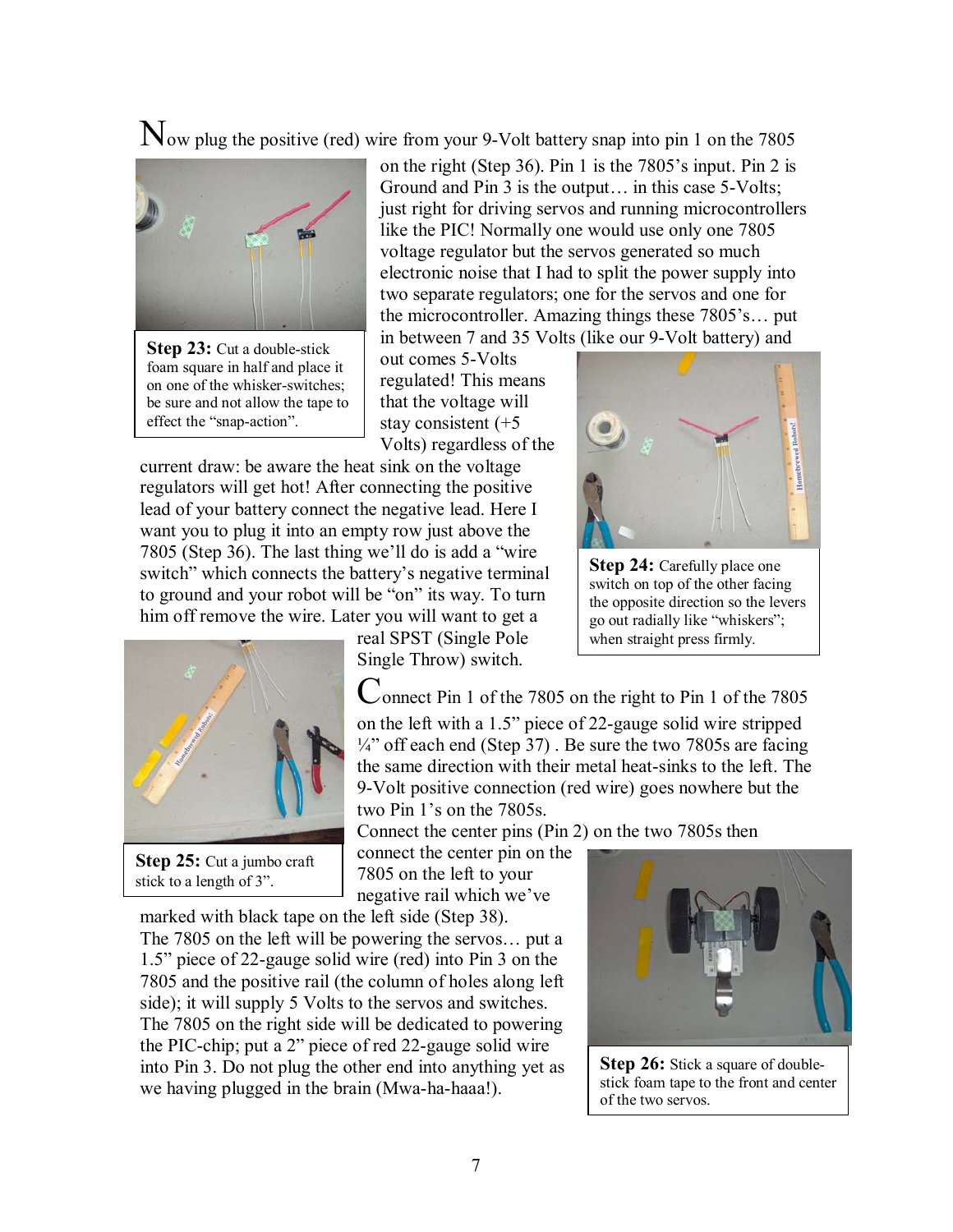Double check your wiring with the schematic at the end of the article.



**Step 27:** Carefully position the 3" cut craft stick to be centered and protrude 2" beyond the front of the servos; press firmly.

Take the PIC16F628; orient it with the notch up on the package. Pin 1 will up and to the left. Plug the chip into the solderless breadboard (straddle the center gap) (Step 39); leave at least 3 rows in the front for the 4MHz resonator <queue sci-fi music>. No other wires should

> resonator into the first three rows of



**Step 28:** Stick ½" double-stick foam square on the end of the jumbo craft stick.

be connected to the rows at this time. Plug the 4MHz

### **Pin Connections for PIC16F628**

- Pin  $1 no$  connection
- $Pin 2 no connection$
- Pin  $3$  no connection
- Pin  $4 10K$  Ohm resistor to  $+5$  Volts
- Pin  $5 -$  Ground (2" 22-gauge solid-core wire;
- black; stripped  $\frac{1}{4}$  at each end)
- Pin  $6 no$  connection
- Pin  $7 10K$  Ohm resistor to  $+5$  Volts and one wire from the right snap-action switch Pin  $8 - 10K$  Ohm resistor to  $+5$  Volts and one wire from the left snap-action switch  $Pin 9 - no connection$ Pin  $10 -$  White wire from left servo
- Pin  $11 -$  White wire from right servo
- Pin  $12$  no connection
- Pin  $13$  no connection
- Pin  $14$  Output (red wire) from right-hand 7805
- Pin  $15$  connect to pin 1 of resonator
- Pin  $16$  connect to pin 3 of resonator
- Pin  $17 no$  connection
- Pin  $18$  no connection

 $\mathbf{U}$  kay now we're going to work around the CPU (Steps  $41-45$ ). Refer to the "Pin Connections for PIC16F628" list and PROTOBot: Amoeba!

the solderless breadboard (Step 40).

Connect the two negative or black wires from

the servo to the negative rail. Connect the two positive or red wires from the servo to the positive rail (Step 44).

schematic.

Connect the center terminal of the 4MHz resonator to ground (negative rail) and connect

the two remaining wires from the snap-action switches to the negative rail (Step 46).



**Step 29:** stick the whisker array on the end of the craft stick and plug the wires into the protoboard... anywhere for now.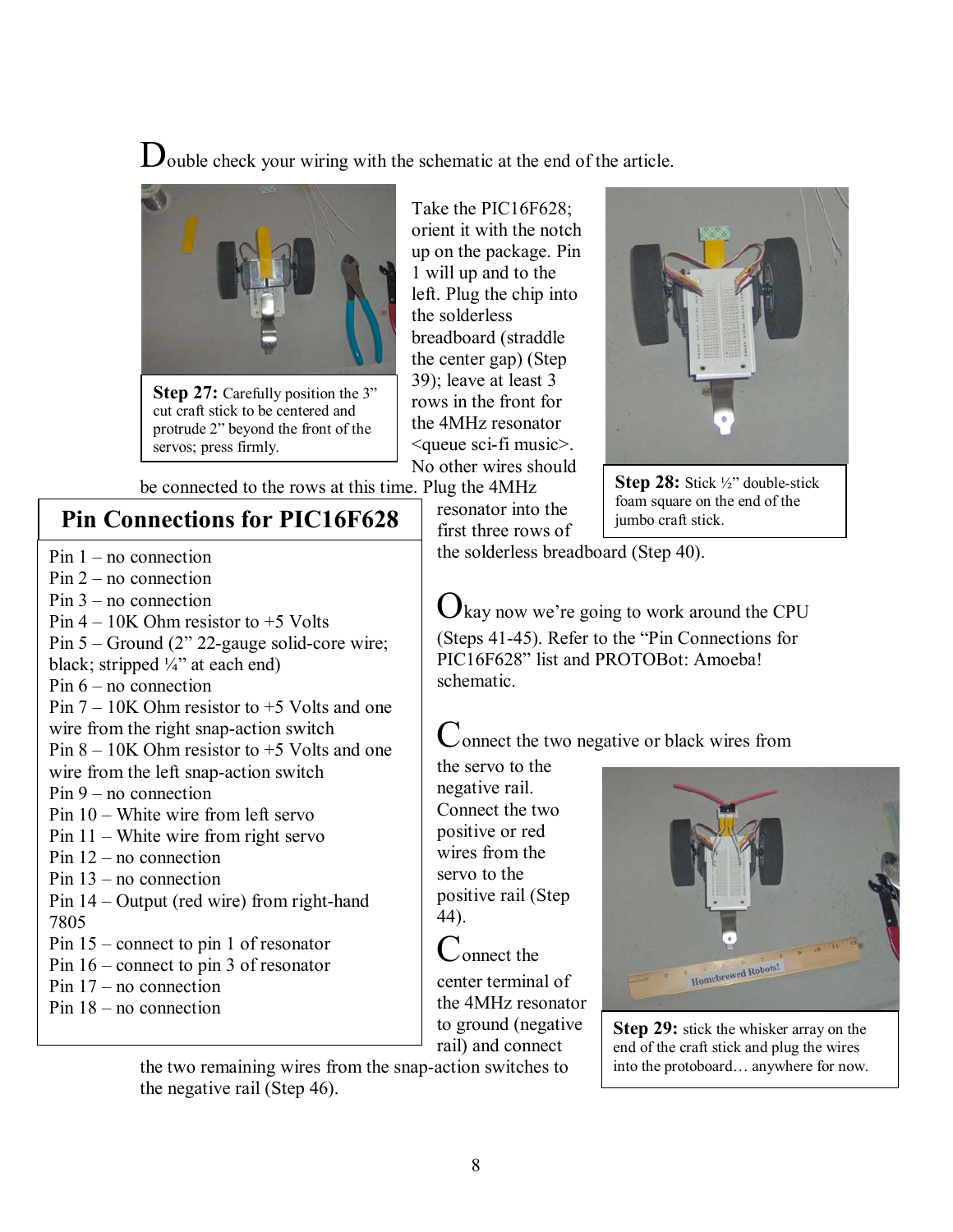Attach other side of adhesive Velcro to 9-Volt battery; press onto solderless breadboard



**Step 30:** Place red tape on one rail and black tape on the other. If you don't have tape a red and black marker will do the job. At the least mark the negative rail with a black mark.

and attach battery snap. Nothing should happen yet (Step 47).

Plug in the "wire switch" between the 9-Volt black wire and the negative rail. Your robot should spring to "life" (Step 48). If nothing happens unplug the wire switch and go back and double check your wiring to the circuit diagram. To turn off your robot remove the wire switch.

replacing the pre-programmed PIC chip for an easy-to-program BASIC Stamp II. For



**Step 31:** Next we'll build the power cable. Cut the leads on the 9- Volt battery snap to 3" and cut two pieces of 1.5" solid-core wire to 1.5î; one red one black. Strip the ends of the solid-core wire  $\frac{1}{4}$ .

Is this the end or just the beginning? Consider



**Step 32:** Solder the red solid-core extension to the end of the red power lead and the black solid-core extension to the black power lead.

information on how to do this look for the original PROTOBot article at

www.camppeavy.com/articles/protobot.pdf and the Ultimate TABLEBot at

www.camppeavy.com/articles/ultimate.pdf . The PROTOBot design gives a lot of flexibility on a low cost platform. If you want to continue with the PIC get the EPIC programmer and have at it! Robot building is a fascinating hobby and PROTOBots are a great way to get started or a fun and easy project if you're an experienced builder.

Æ

**Step 33: You'll need** to put heat-shrink tubing around the solder joint otherwise the two conductors will touch and cause a short circuit (not good!)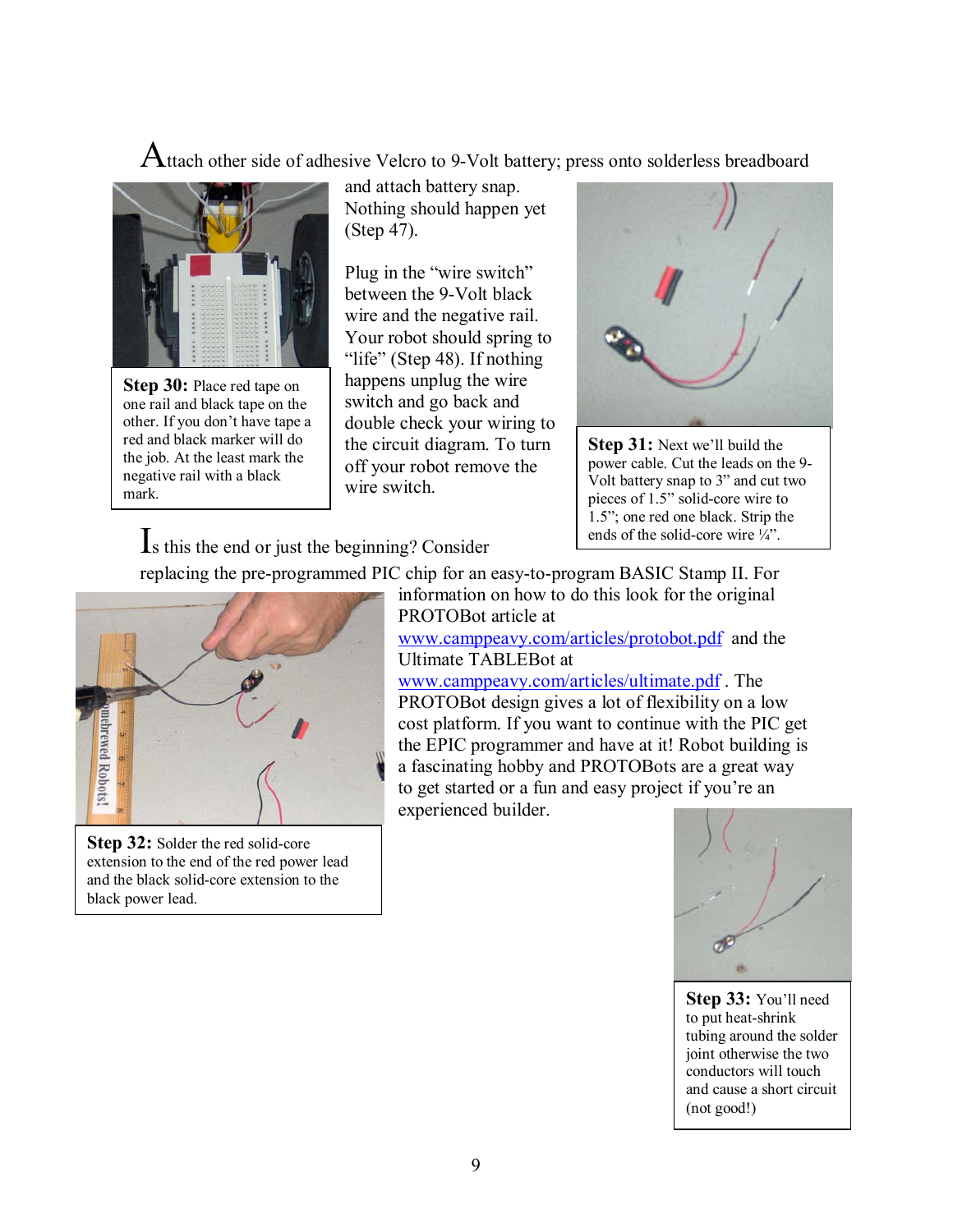# Schematic for PROTOBot: Amoeba!

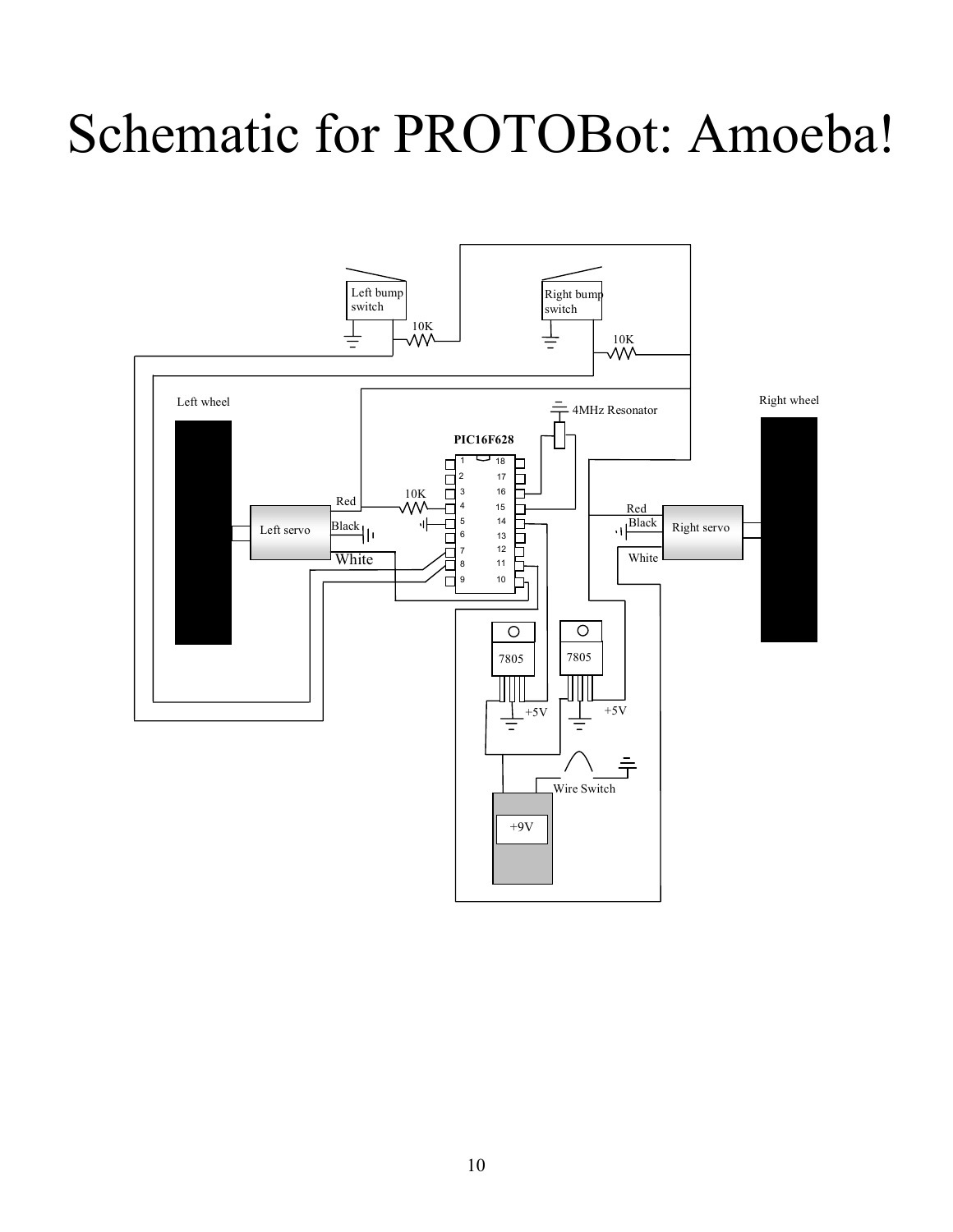# Amoeba Program

x var byte

Main: 'Main program loop PULSOUT portb.4,200 : pulsout portb.5,100 IF portb.1 = 0 THEN lwskr : if portb.2 = 0 then rwskr goto main lwskr: ' Left Whisker for  $x = 1$  to 25 pulsout portb.4,100 : pulsout portb.5,200 pause 20 next for  $x = 1$  to 20 pulsout portb.4,100 : pulsout portb.5,100 pause 20 next goto main rwskr: ' Right Whisker for  $x = 1$  to 25 pulsout portb.4,100 : pulsout portb.5,200 pause 20 next for  $x = 1$  to 20 pulsout portb.4,200 : pulsout portb.5,200 pause 20 next goto main



**Step 36:** Now plug the positive (red) wire from your 9-Volt battery snap into Pin 1 on the right-hand 7805. For now plug the negative lead (black) into a hole two or three above the 7805.



**Step 37:** Jumper Pin 1 of the 7805 on the right to Pin 1 of the 7805 on the left with a  $1.5$ " (preferably red) piece of 22-gauge solid-core wire stripped 1/4" off each end.



**Step 34:** Put one side of the adhesive Velcro perpendicular and to the rear of the solderless breadboard. The other side will adhere to the 9-Volt battery.



**Step 35:** Place the two 7805 voltage regulators in front of the Velcro on opposite sides of the breadboard's center gap. Notice the orientation of the chips with heat-sinks facing left. Be aware the heat sinks will get hot!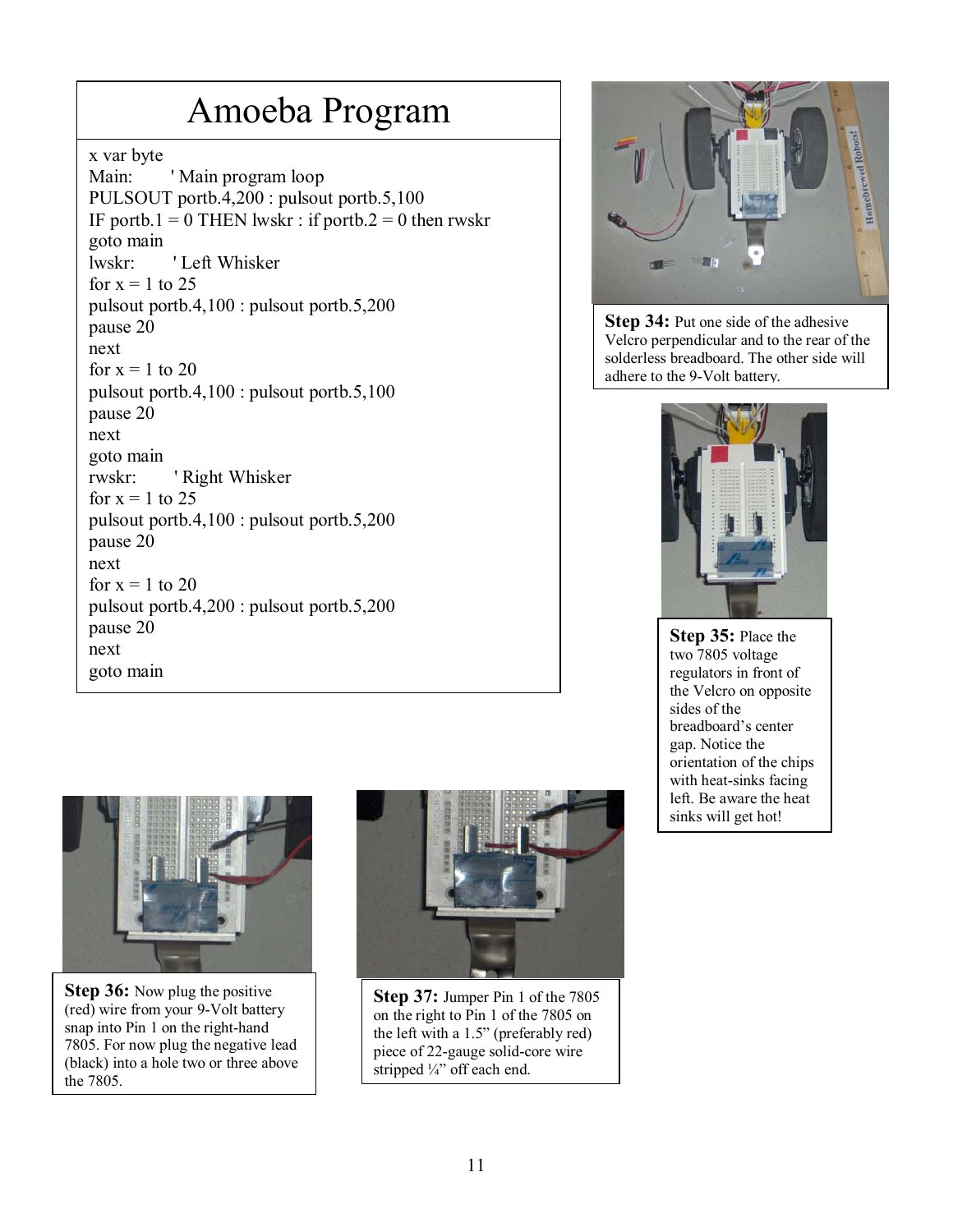



**Step 39:** Take the PIC16F628; orient it with the notch up on the package. Pin 1 should up and to the left.



Step 40: Plug 4MHz resonator into the first three rows of the solderless breadboard.

**Step 38:** Take a 1.5" piece of 22-gauge solid wire (black) and jumper the center pin (Pin 2) on the right-hand 7805 to the negative rail. Now connect Pin 2 (center) on the right-hand 7805 to the center Pin on the left-hand 7805. Of course strip  $\frac{1}{4}$  off the end of each piece of wire. The 7805 on the left will power the servos. Put a 1.5" piece of 22-gauge solid wire (red) into Pin 3 on the 7805 and the positive rail (the column of holes along left side). The 7805 on the right side will be used to power the PIC-chip or "brain" put a 2" piece of red 22-gauge solid wire into Pin 3 and leave the other end unconnected for now.



**Step 41:** Pin  $4 - 10K$  Ohm resistor to  $+5$ Volts Pin  $5 -$  Ground (2" 22-gauge solid wire; black; stripped  $\frac{1}{4}$  at each end)



**Step 42:** Pin  $7 - 10K$  Ohm resistor to  $+5$ Volts and one wire from the right snapaction switch Pin  $8 - 10K$  Ohm resistor to +5 Volts and one wire from the left snapaction switch.



**Step 43:** Pin 10 – White wire from left servo; Pin  $11 -$  White wire from right servo.



**Step 44:** Connect the two negative or black wires from the servos to the negative rail (black). Connect the two positive or red wires from the servos to the positive rail (red).